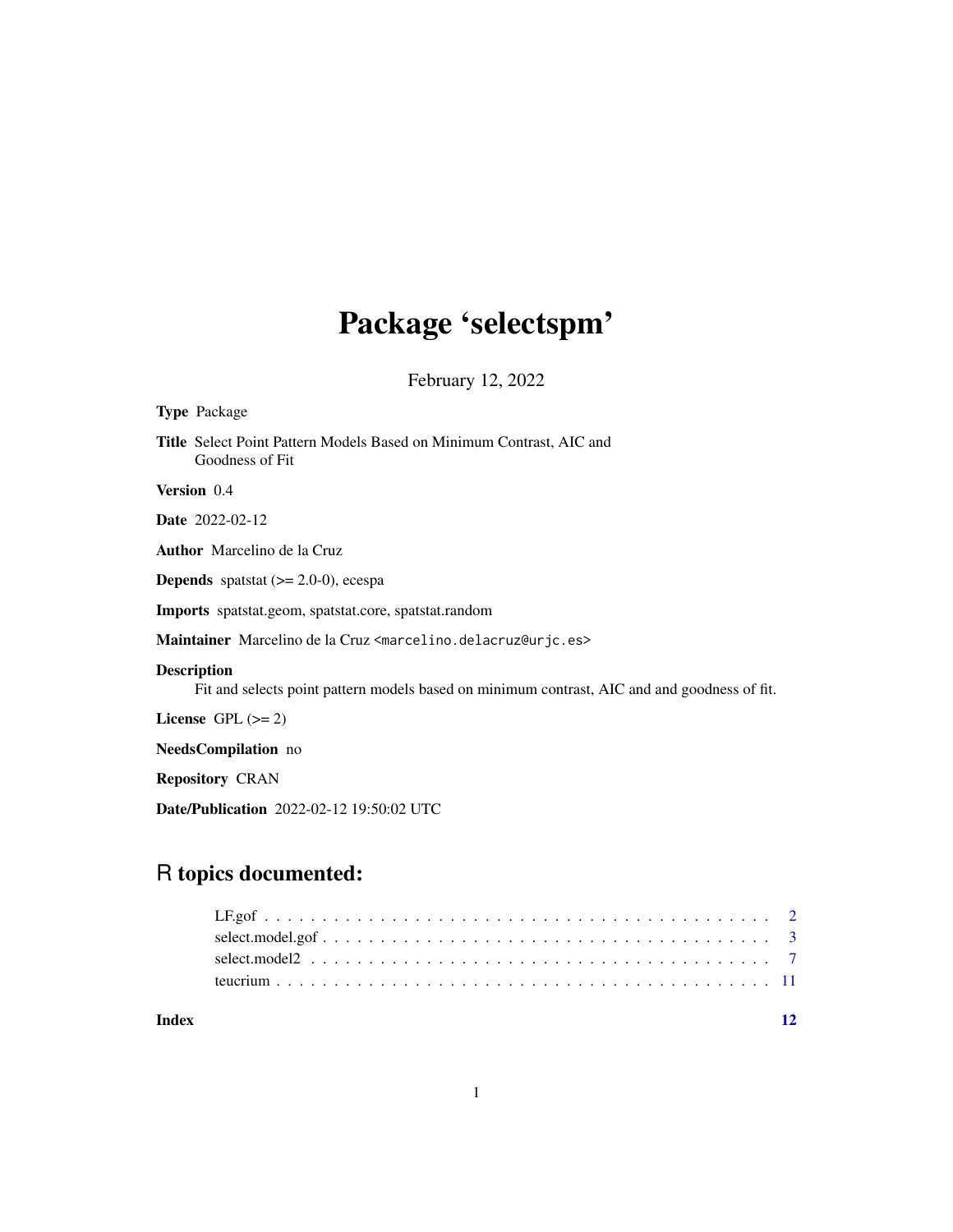#### <span id="page-1-1"></span><span id="page-1-0"></span>**Description**

Performs the Loosmore and Ford (2006) test or the Maximum Absolute Deviation test for a spatial point pattern.

#### Usage

LF.gof(X, rmin=NULL, rmax=NULL, na.rm=TRUE)

#### **Arguments**

| $\mathsf{X}$ | An object resulting from the function envelope, i.e., with an attribute "simfuns"<br>(obtained using the argument savefuns=TRUE in envelope), which is an ob-<br>ject of class "fv" containing the summary functions computed for each of the<br>simulated patterns. |
|--------------|----------------------------------------------------------------------------------------------------------------------------------------------------------------------------------------------------------------------------------------------------------------------|
| rmin         | Minimum value of the function argument r over which the maximum absolute<br>deviation, or the integral, will be computed for the test.                                                                                                                               |
| rmax         | Maximum value of the function argument r over which the maximum absolute<br>deviation, or the integral, will be computed for the test.                                                                                                                               |
| na.rm        | Should NA's be removed to compute the integral?                                                                                                                                                                                                                      |

#### Details

These function perform a tests for goodness-of-fit of a point pattern dataset to a point process model, based on Monte Carlo simulation from the model. The simulations should have been previously computed with the function [envelope](#page-0-0), applied with the argument savefuns=TRUE in order to save all the simulated functions, required for the computation of the test.

The test, popularized in the ecological field by Loosmore and Ford (2006) is also described in Diggle (2003, page 14), and according to Baddeley and Turner (2005) also in Diggle (1986) and Cressie (1991, page 667, equation (8.5.42)). If the arguments rmin and rmax are set to NULL, the integral of the GoF statistics will be computed over the complete range of r values.

#### Value

A list with the following components:

- u The GoF statistic, i.e., the value of the integral over the range of *r*'s
- p The p-value of the test
- na.count.by.r Number of NA values for each r. It helps to evaluate the reliability of the computed u's, specially for small *r*'s

#### Author(s)

Marcelino de la Cruz <marcelino.delacruz@urjc.es>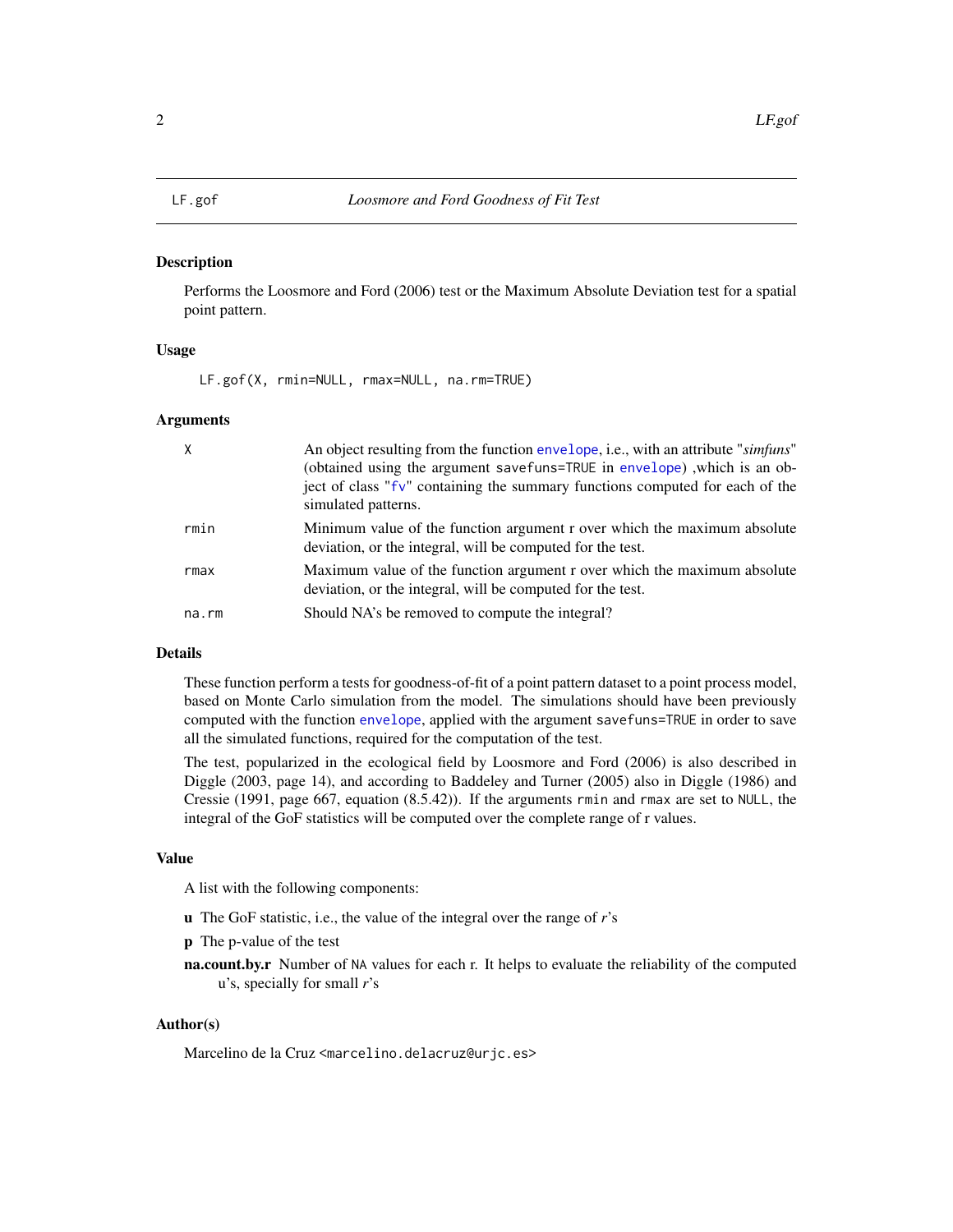#### <span id="page-2-0"></span>select.model.gof 3

#### References

Cressie, N.A.C. (1991) *Statistics for spatial data*. John Wiley and Sons, 1991.

Diggle, P. J. (1986). Displaced amacrine cells in the retina of a rabbit : analysis of a bivariate spatial point pattern. *J. Neuroscience Methods* 18, 115-125.

Diggle, P.J. (2003) *Statistical analysis of spatial point patterns*, Second edition. Arnold.

Loosmore, N.B. and Ford, E.D. (2006) Statistical inference using the G or K point pattern spatial statistics. *Ecology* 87, 1925-1931.

#### See Also

[dclf.test](#page-0-0) for an alternative implementation of the test in spatstat.

| select.model.gof | Fit and Select Point Pattern Models Based on Minimum Contrast and |
|------------------|-------------------------------------------------------------------|
|                  | Goodness of Fit                                                   |

#### **Description**

Fits Poisson, Poisson cluster, several inhomogeneous Poisson and several inhomogeneous Poisson cluster processes to a spatial point pattern and select the best fitting based on goodness of fit.

#### Usage

```
select.model.gof(pp, sigmas, r, nlarge = 10000, q = 1/4, p = 2, correction = "trans",
                 sigma2=NULL, rho=NULL, lower=NULL, upper=NULL, parscale=c(1,1),
                   dimyx=c(128,128), nsim=99, seed=1, correct.lambda=10)
  ## S3 method for class 'selectedmodgof'
plot(x,...)## S3 method for class 'selectedmodgof'
print(x, \ldots)## S3 method for class 'selectedmodgof'
envelope(Y,fun=NULL,nrank=1,nsim=99,dimyx=c(128,128),...)
  ## S3 method for class 'selectedmodgof'
simulate(object, nsim=99, seed=1, dimyx=c(128,128),...)
```
#### Arguments

| pp     | Unmarked point pattern with the ppp format of spatstat                                                                                                                                                                                                                     |
|--------|----------------------------------------------------------------------------------------------------------------------------------------------------------------------------------------------------------------------------------------------------------------------------|
| sigmas | Vector with the sigma values (standard deviations of the Gaussian kernel) for<br>estimating different intensity surfaces with density ppp.                                                                                                                                 |
| r      | Vector of values for the argument r at which the (in)homogeneous K function<br>should be evaluated. First element should be 0.                                                                                                                                             |
| nlarge | A number of points. In spatstat, if the number of points exceeds narge, then<br>only the border correction will be computed (by default) for $K(r)$ . If you have<br>a large number of points (n) and you want your border correction to be applied,<br>set nlarge $> n$ . |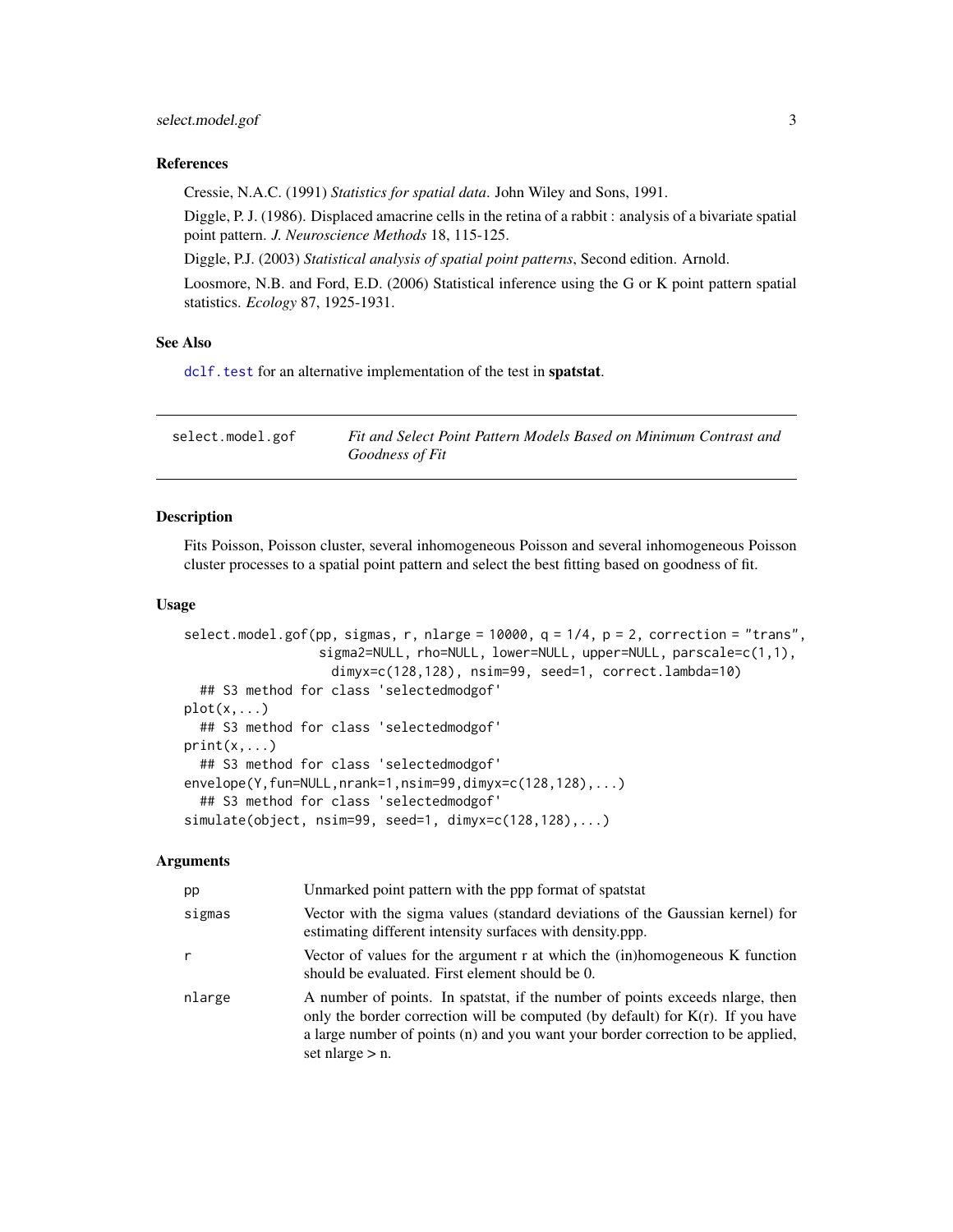<span id="page-3-0"></span>

| q          | q parameter of the dtheta (i.e., minimum contrast) function.                                                                                                                         |
|------------|--------------------------------------------------------------------------------------------------------------------------------------------------------------------------------------|
| р          | p parameter of the dtheta (i.e., minimum contrast) function.                                                                                                                         |
| correction | Any selection of the options "border", "bord.modif", "isotropic", "Ripley", "trans-<br>late", "translation", "none" or "best". It specifies the edge correction(s) to be<br>applied. |
| sigma2     | Starting value in the optimization for the squared standard deviation of the Gaus-<br>sian dispersion around parent points in the in(homogeneous) Poisson cluster<br>process.        |
| rho        | Starting value in the optimization for the intensity of parent points in the in(homogeneous)<br>Poisson cluster process.                                                             |
| lower      | Vector of length two with the lowest allowed values for sigma2 and rho.                                                                                                              |
| upper      | Vector of length two with the largest allowed values for sigma2 and rho.                                                                                                             |
| parscale   | Initial values for sigma2 and rho for one of the optimization approaches.                                                                                                            |
| dimyx      | Pixel array dimensions to estimate the intensity of the point pattern when simu-<br>lating from inhomogeneous models.                                                                |
| nsim       | Number of simulated point patterns to be generated for the estimation of the<br>GoF of each fitted model, or when using simulate.selectedmodgof or enve-<br>lope.selectedmodgof.     |
| seed       | A single value to set the random generator.                                                                                                                                          |
|            | correct. lambda Fraction of the lowest positive intensity value that will be employed to replace<br>intensity estimates $== 0$ .                                                     |
| $\cdots$   | Additional arguments passed to the plot, print, envelope and simulate methods.                                                                                                       |
| x          | An object of class "selected modgof", i.e., the result of using function select. model.gof().                                                                                        |
| Y          | An object of class "selected modgof", i.e., the result of using function select.model.gof().                                                                                         |
| object     | An object of class "selected modgof", i.e., the result of using function select.model.gof().                                                                                         |
| fun        | Function to compute the desired summary statistic for the point pattern.                                                                                                             |
| nrank      | Integer. Rank of the envelope value amongst the nsim simulated values. A rank<br>of 1 means that the minimum and maximum simulated values will be used.                              |

#### Details

select.model.gof is a wrap to fit and select different point processes using standard tools in spatstat and in ecespa. The basic framework consists in choosing among the provided *sigma* values the bandwith which produces the best fitting of an inhomogeneous Poisson and the one which produces the best fitting of an inhomogeneous Poisson cluster process. The goodness of fit (GoF) of these models are compared to the GoF a homogeneous Poisson process and tho the GoF of a homogeneous Poisson cluster process, and the model with the best fit is returned as the final result. To avoid optimization problems (i.e., obtaining non-realistic parameters for the Poisson cluster models), arguments *lower* and *upper* alllow restricting the range of values that these parameters can attain. If these ranges are not set by the user, *select.model.gof* will select by default the most extreme and sensible values (e.g., from just one cluster to as many clusters as points in the pattern). As the experience shows that different optimization algorithms provide different results, the basic framework is repeated using both the "L-BFGS-B" and the "Nelder-Mead" algorithms of [optim.](#page-0-0) In adition to the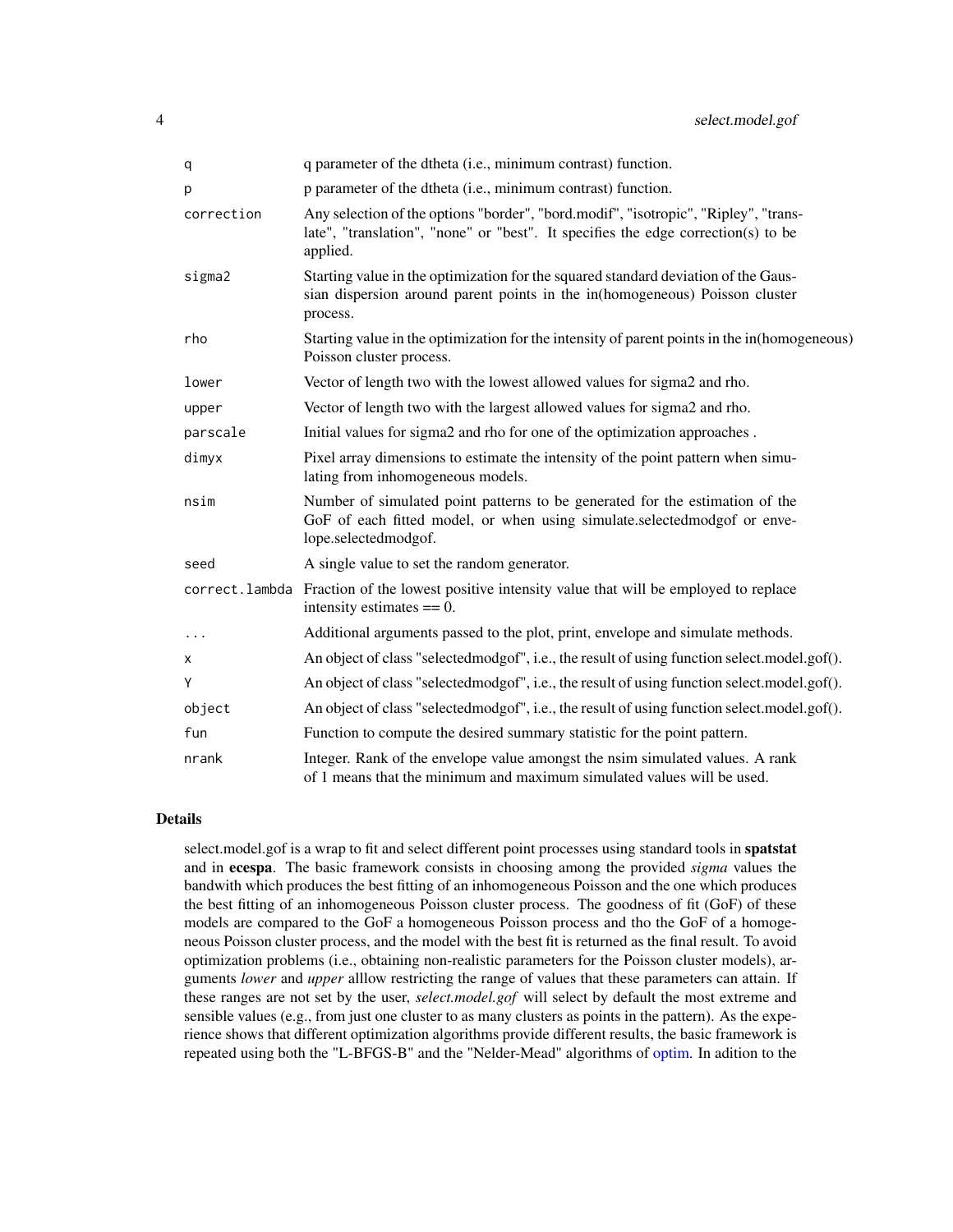<span id="page-4-0"></span>initial parameters provided with the argument *parscale*, an aditional otimization using as *parscale* the maximum and minimum values of the *lower* and *upper* parameters range is also tried with the "L-BFGS-B" algorithm.

The goodness of fit is based on the K function (estimated by [Kest](#page-0-0) or [Kinhom\)](#page-0-0) and is evaluated following the approach of Loosmore and Ford (2006) implemented in [LF.gof.](#page-1-1) This implies computing the sum of squared differences between the observed K function and the mean of the K functions of *nsim* simulations from the fitted models (the *u* statistic), which means lots of computations and makes the process time comsuming.

Whereas the model selection approach based on AIC implemented in [select.model2](#page-6-1) is more appropriated for inference purposes, the approach followed by *select.model.gof* in general is able to select models whose simulations resemble more closely the original pattern.

#### Value

select.model.gof returns an object of class "*selectedmodgof* ",i.e., a list with components:

| gof.u      | vector with the <i>u</i> statistic of each model.                                                                                        |
|------------|------------------------------------------------------------------------------------------------------------------------------------------|
| best.gof   | the minimum $u$ value.                                                                                                                   |
| best.model | The best of the fitted models.                                                                                                           |
| models     | vector with the names of the fitted models.                                                                                              |
| gof        | A list the results of the LF gof test applied to the selected model, i.e., the u value<br>and the associated $p$ -value of the GoF test. |
| envelopes  | An envelope object with envelopes computed form the best model.                                                                          |
| pp         | The analyzed point pattern, with the ppp format of spatstat.                                                                             |
| best.sigma | The value of the selected bandwith.                                                                                                      |

*envelope.selectedmod* returns a an object of class "fv", see [fv.object,](#page-0-0) which can be printed and plotted directly. Essentially a data frame containing columns

| r              | the vector of values of the argument r at which the summary function fun has<br>been estimated. |
|----------------|-------------------------------------------------------------------------------------------------|
| obs            | values of the summary function for the data point pattern.                                      |
| 1 <sub>o</sub> | lower envelope of simulations.                                                                  |
| hi             | upper envelope of simulations.                                                                  |
| mmean          | estimated theoretical value of the summary function, computed by averaging<br>simulated values. |

*simulate.selectedmod* returns a list of *nsim* point patterns (with the [ppp](#page-0-0) format of spatstat, simulated according to the best fitted model.

#### Author(s)

Marcelino de la Cruz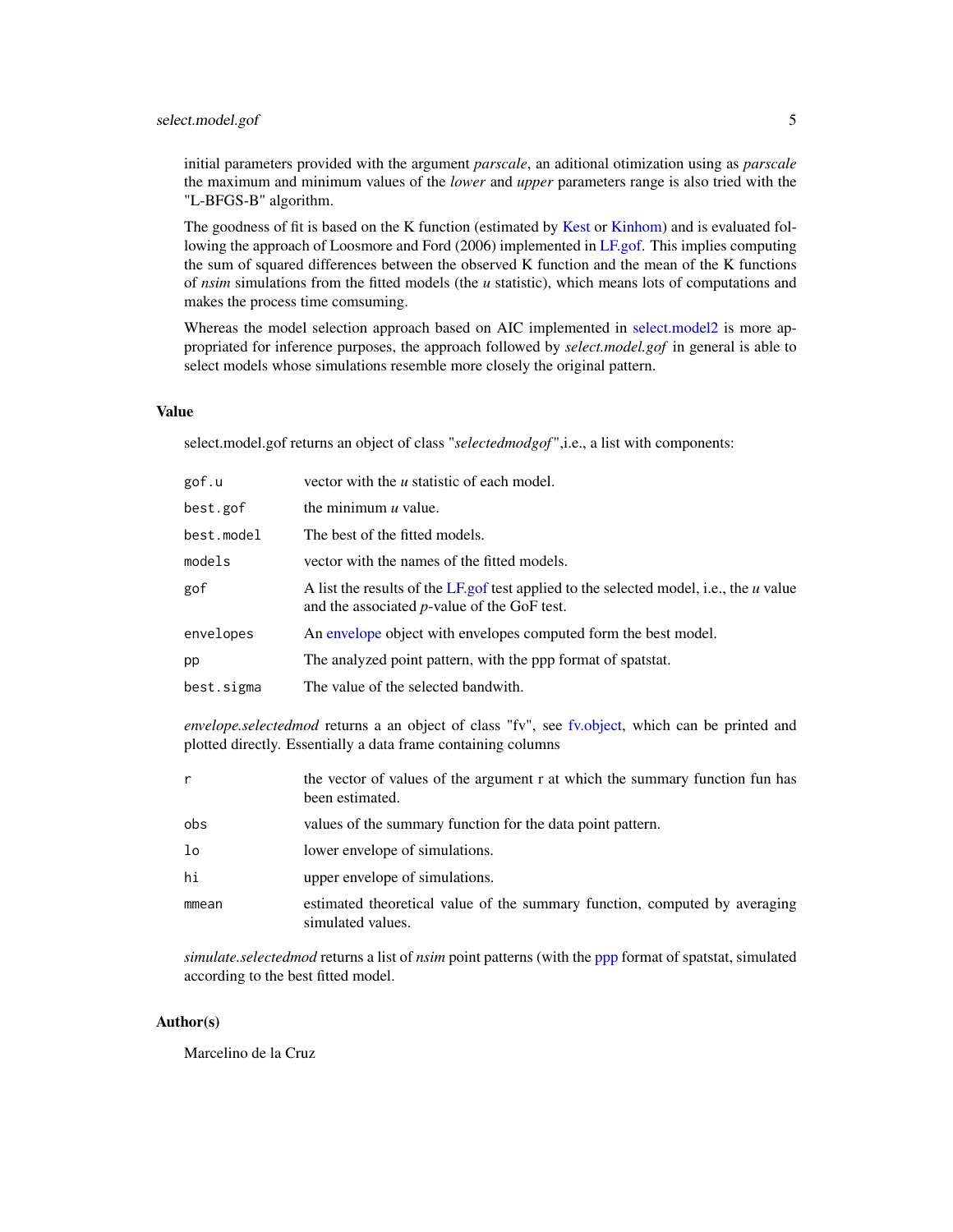#### References

Chacon-Labella, J., De la Cruz, M. and Escudero, A. Beyond the classical nurse species effect: diversity assembly in a Mediterranean semiarid dwarf shrubland. *Journal of Vegetaation Science*. Accepted for publication, July 2015.

Loosmore, N.B. and Ford, E.D. (2006) Statistical inference using the G or K point pattern spatial statistics. *Ecology* 87, 1925-1931

#### Examples

```
## Not run:
# Get the data
data(teucrium)
# Define the sequence of r's at which estimate K(r)
 r<-seq(0,1.5, by=0.01)
# Define different standard deviations for the Gaussian kernel
# to estimate different intensity surfaces
sigmas <- seq(0.5, 3.5, by=0.25)
# Fit 28 models (1 Poisson, 1 Poisson cluster, 13 inhomogeneous Poisson
# and 13 inhomogeneous Poisson cluster) to teucrium and select the better ones
teucrium.model <- select.model.gof(teucrium, sigmas=sigmas, r=r)
teucrium.model
# Show the empirical K function,
# and the envelopes based on this model
plot( teucrium.model, sqrt(./pi)-r~r, legend=F, ylab="L(r)", las=1)
# Compute and plot envelopes for the pcf function according to the best fitted model.
teucrium.env <- envelope(teucrium.model, fun=pcf, nsim=19)
plot(teucrium.env, legend=F)
# simulate 10 point patterns according to the best fitted model
teucrium.simu <- simulate(teucrium.model, nsim=10)
teucrium.simu
```
## End(Not run)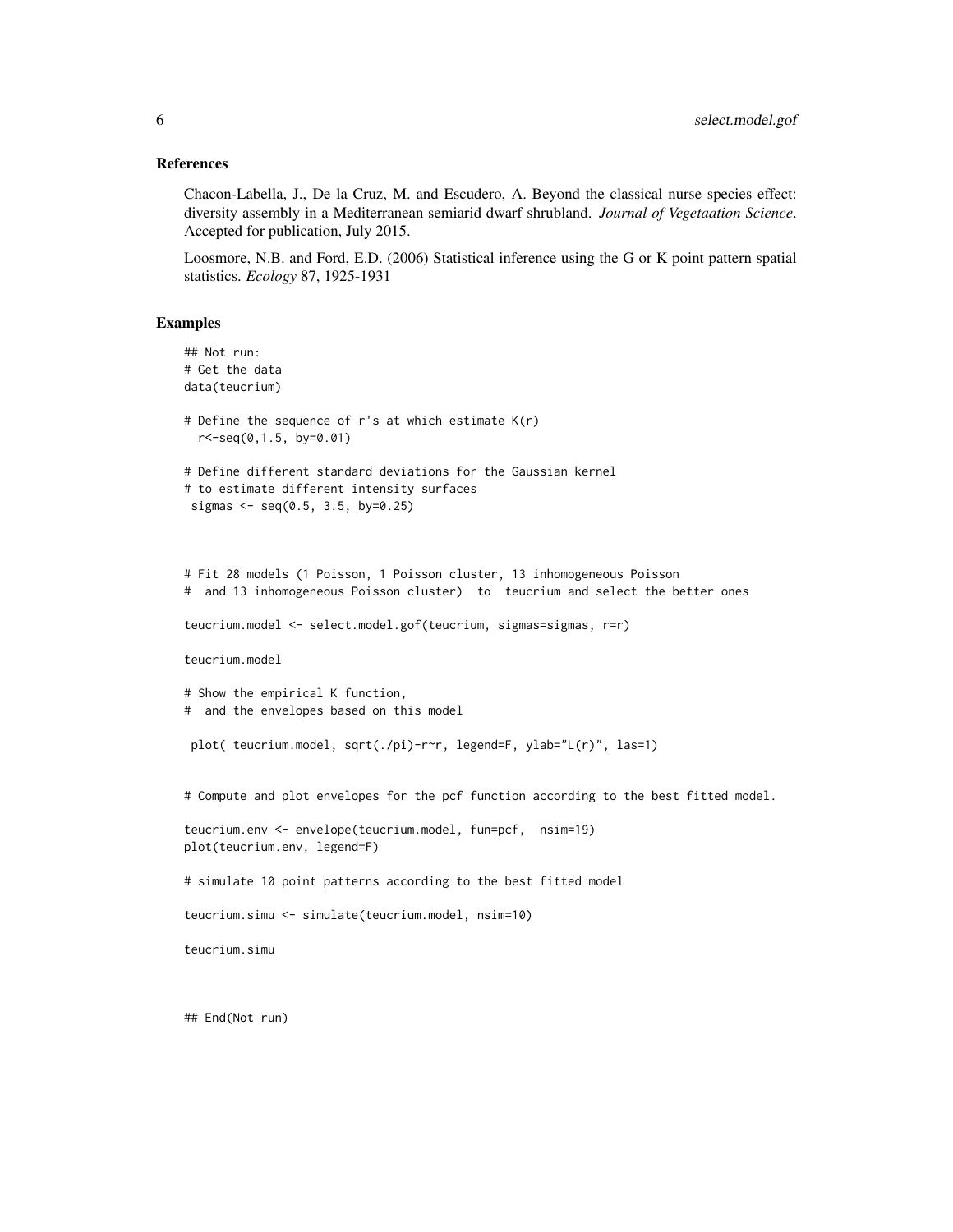<span id="page-6-1"></span><span id="page-6-0"></span>

#### Description

Fits Poisson, Poisson cluster, several inhomogeneous Poisson and several inhomogeneous Poisson cluster processes to a spatial point pattern and select the best fitting based on AIC.

#### Usage

```
select.model2(pp, sigmas, r, nlarge = 10000, q = 1/4, p = 2, correction = "trans")
ipc.estK2(mippp, lambda = NULL, correction = "iso", r = NULL, sigma2 = NULL,
             rho = NULL, q = 1/4, p = 2, nlarge = NULL, ...)
aic.function(r, dtheta, npar)
  ## S3 method for class 'selectedmod'
envelope(Y,fun=NULL,nrank=1,nsim=99,dimyx=c(128,128),...)
  ## S3 method for class 'selectedmod'
simulate(object,nsim=99, seed=1,dimyx=c(128,128),...)
  ## S3 method for class 'selectedmod'
plot(x, \ldots)## S3 method for class 'selectedmod'
print(x, \ldots)
```
#### Arguments

| pp         | Unmarked point pattern with the ppp format of spatstat                                                                                                                                                                                                                     |
|------------|----------------------------------------------------------------------------------------------------------------------------------------------------------------------------------------------------------------------------------------------------------------------------|
| sigmas     | Vector with the sigma values (standard deviations of the Gaussian kernel) for<br>estimating different intensity surfaces with density.ppp.                                                                                                                                 |
| r          | Vector of values for the argument r at which the (in)homogeneous K function<br>should be evaluated. First element should be 0.                                                                                                                                             |
| nlarge     | A number of points. In spatstat, if the number of points exceeds narge, then<br>only the border correction will be computed (by default) for $K(r)$ . If you have<br>a large number of points (n) and you want your border correction to be applied,<br>set nlarge $> n$ . |
| q          | q parameter of the dtheta (i.e., minimum contrast) function.                                                                                                                                                                                                               |
| р          | p parameter of the dtheta (i.e., minimum contrast) function.                                                                                                                                                                                                               |
| correction | Any selection of the options "border", "bord.modif", "isotropic", "Ripley", "trans-<br>late", "translation", "none" or "best". It specifies the edge correction(s) to be<br>applied.                                                                                       |
| mippp      | Unmarked point pattern with the ppp format of spatstat                                                                                                                                                                                                                     |
| lambda     | Optional. Values of the estimated intensity function. Either a vector giving the<br>intensity values at the points of the pattern mippp, a pixel image (object of class<br>"im") giving the intensity values at all locations, a fitted point process model                |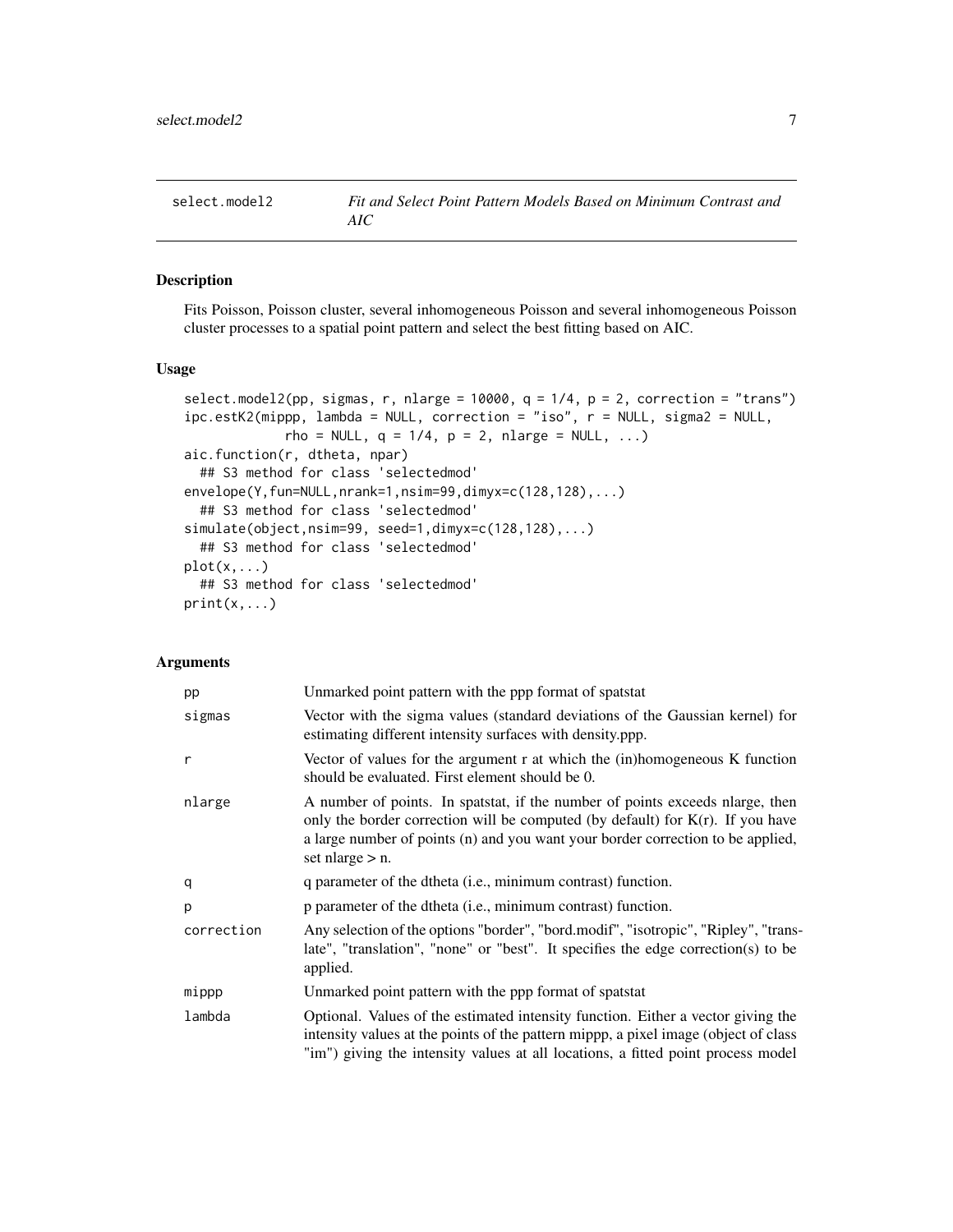<span id="page-7-0"></span>

|        | (object of class "ppm" or "kppm") or a function $(x, y)$ which can be evaluated to<br>give the intensity value at any location.                                               |
|--------|-------------------------------------------------------------------------------------------------------------------------------------------------------------------------------|
| sigma2 | Starting value in the optimization for the squared standard deviation of the Gaus-<br>sian dispersion around parent points in the in(homogeneous) Poisson cluster<br>process. |
| rho    | Starting value in the optimization for the intensity of parent points in the in(homogeneous)<br>Poisson cluster process.                                                      |
| .      | Additional arguments passed to the optim function (or to the plot, print, envelope<br>and simulate methods).                                                                  |
| dtheta | Minimum contrast discrepancy, i.e., sum of squared diferences between the nor-<br>malized empirical and theoretical K functions.                                              |
| npar   | Number of parameters fitted in the model.                                                                                                                                     |
| X      | An object of class "selected mod", i.e., the result of using function select.model2().                                                                                        |
| Υ      | An object of class "selected mod", i.e., the result of using function select.model2().                                                                                        |
| object | An object of class "selected mod", i.e., the result of using function select.model2().                                                                                        |
| fun    | Function to compute the desired summary statistic for the point pattern.                                                                                                      |
| nsim   | Number of simulated point patterns to be generated with simulate.selectedmod<br>or when computing the envelopes with envelope.selectedmod.                                    |
| seed   | A single value to set the random generator.                                                                                                                                   |
| nrank  | Integer. Rank of the envelope value amongst the nsim simulated values. A rank<br>of 1 means that the minimum and maximum simulated values will be used.                       |
| dimyx  | Pixel array dimensions to estimate the intensity of the point pattern when simu-<br>lating from inhomogeneous models.                                                         |

#### Details

select.model2 is a wrap to fit and select different point processes using standard tools in of **spatstat** and of ecespa. ipc.estK2 fits (in)homogeneous models as the function [ipc.estK](#page-0-0) of ecespa but, in addition, it allows seting the argument nlarge and passing options to [optim.](#page-0-0) AIC calculation (actually AICc) is made by aic.function. See more details in Jara et al. (2015).

#### Value

select.model2 returns an object of class "selectedmod",i.e., a list with components:

dtheta vector with the minimized discrepancy values for each fitted model.

best.dtheta the minimum of the minimized discrepancy values.

best.model The best of the fitted models.

models vector with the names of the fitted models

HPPs A list with the intensity objects employed to fit each inhomogeneous model

sigmas vector with the sigma values (standard deviations of the Gaussian kernel) employed to estimate the different intensity surfaces.

aics vector with the AIC values of each model.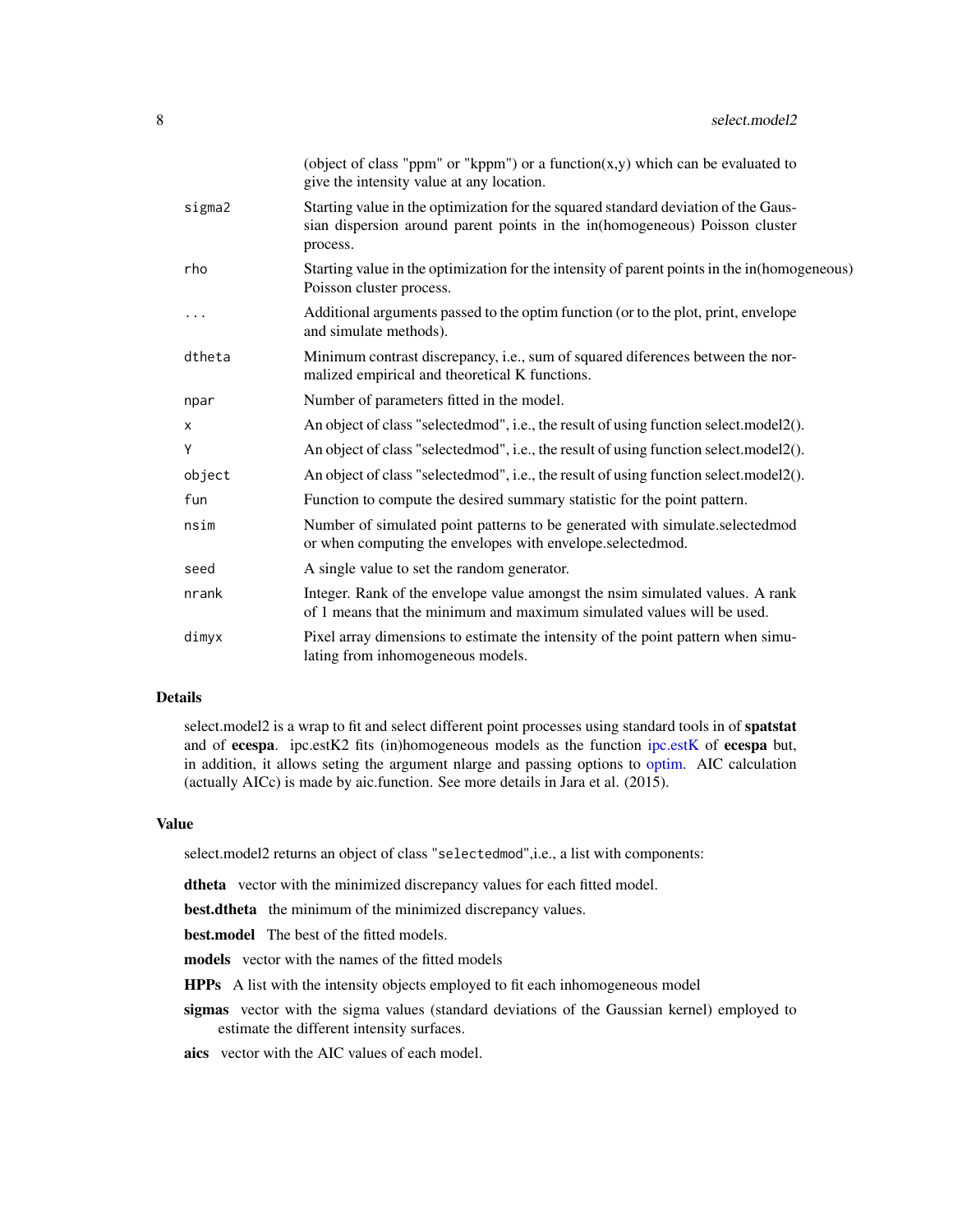#### <span id="page-8-0"></span>select.model2 9

Kas data.frame with the empirical K functios employed to fit each model.

pp analyzed point pattern, with the ppp format of spatstat.

ipc.estK gives an object of class 'ecespa.minconfit', basically a list with the following components:

sigma2 Parameter  $sigma^2$ .

rho Parameter rho.

**d.theta** Minimized value of the contrast criterion  $D(theta)$ .

Kobs Values of the observed K-function.

Kfit Values of the fitted K-function.

r Sequence of distances at which Kobs and Kfit have been estimated.

data Original point pattern.

lambda Original intensity object.

dataname Name of the original point pattern.

lambdaname Name of the original intensity object.

 $q$  q exponent of the contrast criterion.

 $\mathbf{p}$  *p* exponent of the contrast criterion.

aic.function returns a one-row data.frame, with the following items:

**n** number of observations employed to compute AIC; i.e., number of r values where  $K(r)$  was estimated.

K number of parameters of the model.

RSS "Resiidual Sum of Squares". It is the value of the discrepacy function Dtheta.

LL Loglikelihood.

AIC AIC value.

AICc Small sample AIC value.

envelope.selectedmod returns a an object of class "fv", see [fv.object,](#page-0-0) which can be printed and plotted directly. Essentially a data frame containing columns

r the vector of values of the argument r at which the summary function fun has been estimated.

obs values of the summary function for the data point pattern.

lo lower envelope of simulations.

hi upper envelope of simulations.

mmean estimated theoretical value of the summary function, computed by averaging simulated values.

simulate.selectedmod returns a list of *nsim* point patterns (with the [ppp](#page-0-0) format of spatstat, simulated according to the best fitted model.

#### Author(s)

Marcelino de la Cruz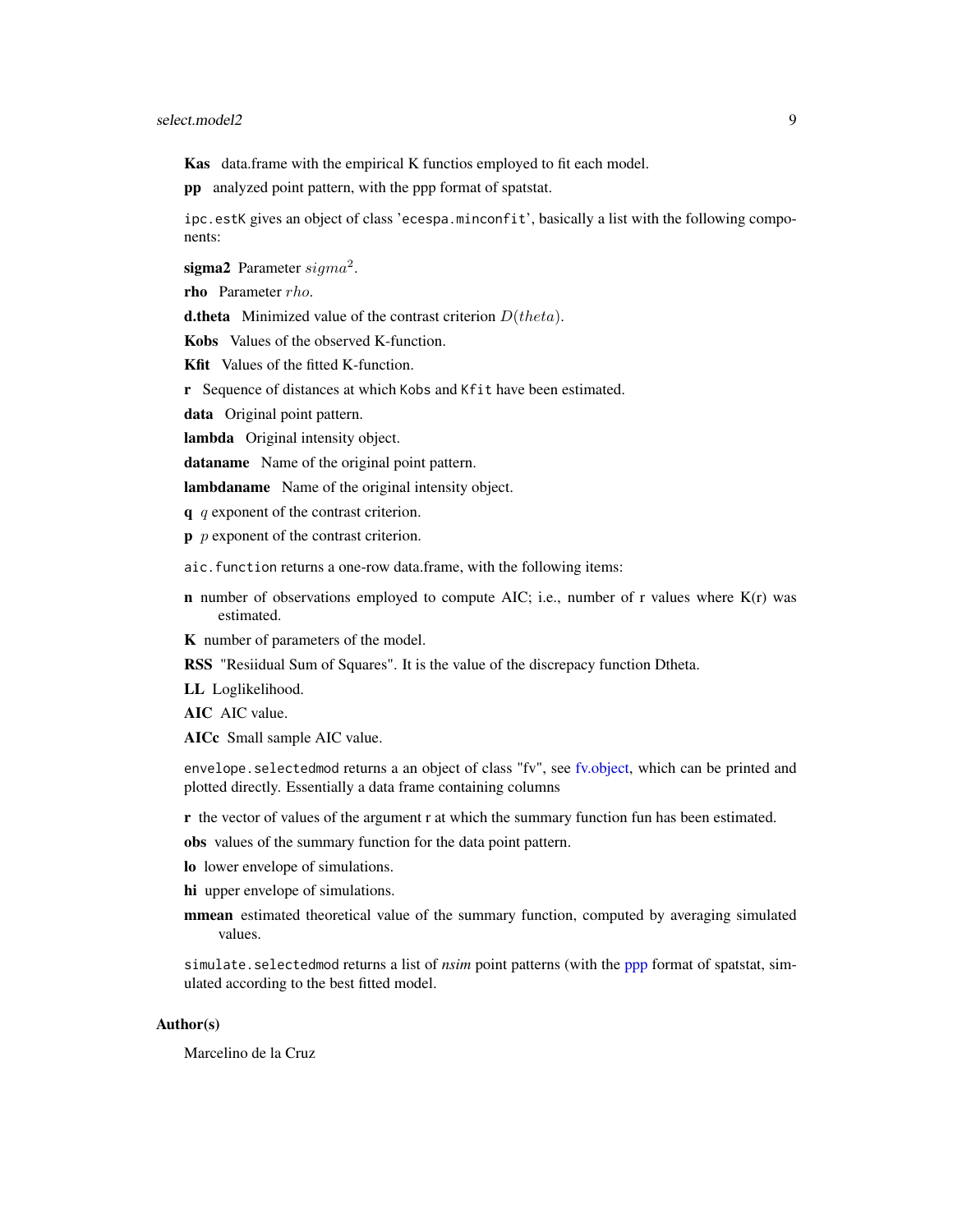#### References

Jara, A., De la Cruz, M., Espinosa, C.I., Mendez, M. & Escudero, A. (2015). Does spatial heterogeneity blur the signature of dispersal syndromes on spatial patterns of woody species? A test in a tropical dry forest. *Oikos*. http://dx.doi.org/10.1111/oik.02098.

#### Examples

```
## Not run:
# Get the data
data(lansing)
# Split the multivariate pp in their individual components
lansing.sp<-split(lansing)
# Define the sequence of r's at which estimate K(r)r<- seq(0,0.25,le=101)
# Define different standard deviations for the Gaussian kernel
# to estimate different intensity surfaces
signas < - seq(0.1, 1, by=0.05)# Note that lansing is defined in a (0,1) \times (0,1) window and this affects
# the election of r and sigma values
# Fit 40 models (1 Poisson, 1 Poisson cluster, 19 inhomogeneous Poisson
# and 19 inhomogeneous Poisson cluster) to maple and select the better ones
maple.model <- select.model2(lansing.sp$maple, sigmas=sigmas, r=r)
# show the AICc value and the fitted parameters for the best model in each class
maple.model
# Draw the empirical and theoretical models to visually asses the fitting.
# P = Poisson; HPP= heterogeneous (i.e. inhomogeneous) Poisson;
# PC = Poisson cluster; HPC=heterogeneous (i.e. inhomogeneous) Poisson cluster
plot(maple.model)
# Compute and plot envelopes for the K function according to the best fitted model.
maple.env <- envelope(maple.model, nsim=19)
plot(maple.env, sqrt(./pi)-r~r, legend=F)
# simulate 10 point patterns according to the best fitted model
maple.simu <- simulate(maple.model, nsim=10)
maple.simu
# FIt and select models to all species
lansing.models<-lapply(lansing.sp, function(x) select.model2(x, sigmas=sigmas, r=r))
lapply(lansing.models, function(x) x)
## End(Not run)
```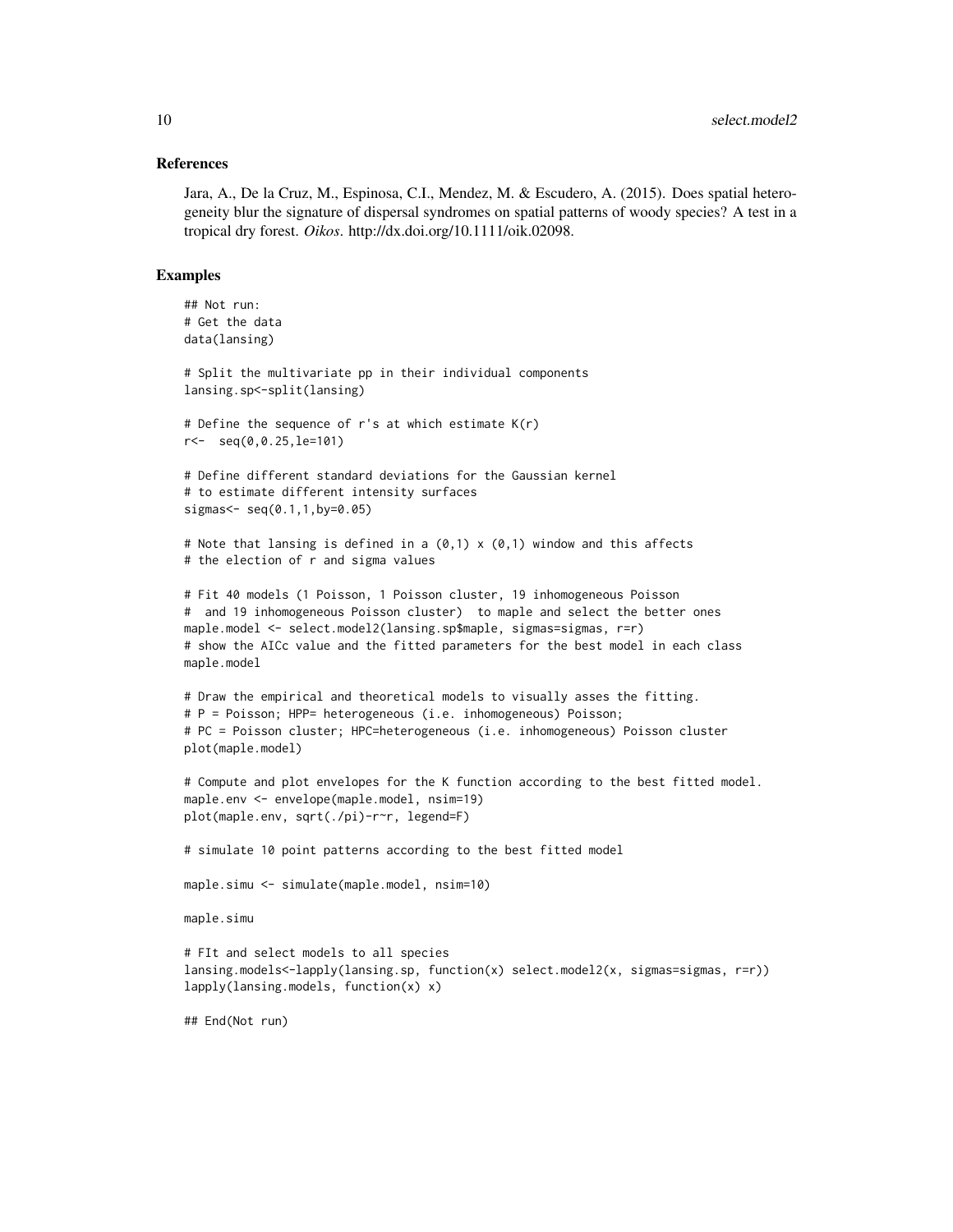<span id="page-10-0"></span>

#### Description

Locations of *Teucrium capitatum* plants in a dwarf-shrub community in Central Spain. They are part of a more extensive dataset collected and analysed by Chacon-Labella et al. (2015). The coordinates of the plants are given in meters.

#### Usage

```
data(teucrium)
```
### Format

An object of class "ppp" representing the point pattern of tree locations. See [ppp.object](#page-0-0) for details of the format of a ppp object.

#### References

Chacon-Labella, J., De la Cruz, M. and Escudero, A. Beyond the classical nurse species effect: diversity assembly in a Mediterranean semiarid dwarf shrubland. *Journal of Vegetaation Science*. Accepted for publication, July 2015.

#### Examples

data(teucrium) plot(teucrium)